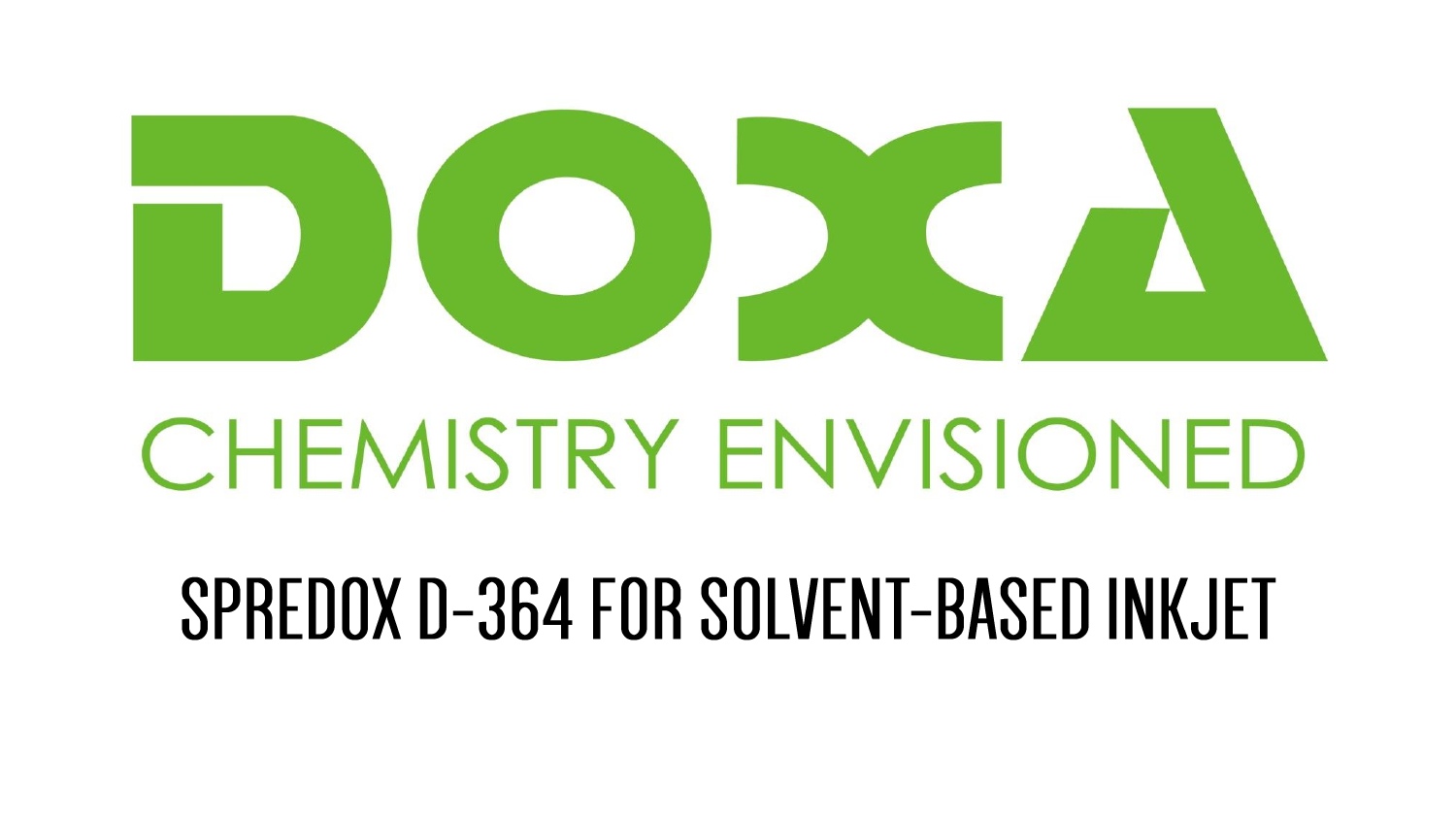# Product Introduction

• **Spredox D-364** is a 100% active polymeric dispersant developed for solvent based inkjet systems. It shows outstanding performance grinding carbon black as well as organic pigments with excellent cutting viscosity, enhancing color properties, improving storage stability and wide range of resin compatibility.

#### Specification

| Appearance     | Yellow-brown viscous liquid |
|----------------|-----------------------------|
| Acid value     | $10 - 15$                   |
| Amide value    | 70-80                       |
| Active content | 100%                        |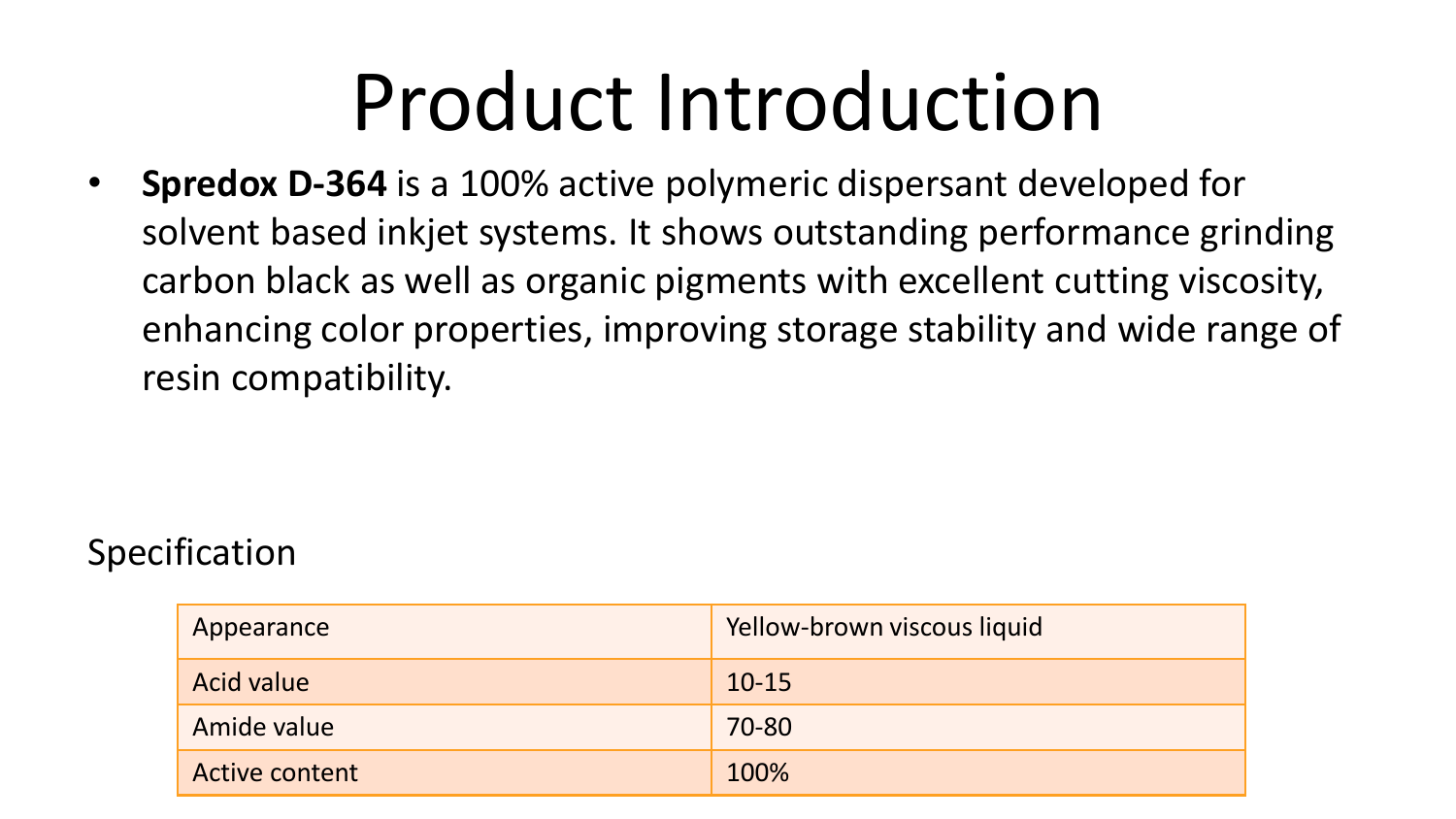### Evaluate D-364 in Eco Solvent system

• EVALUATION Of DISPERSING EFFECT AND STABILITY IN INKJET APPLICATION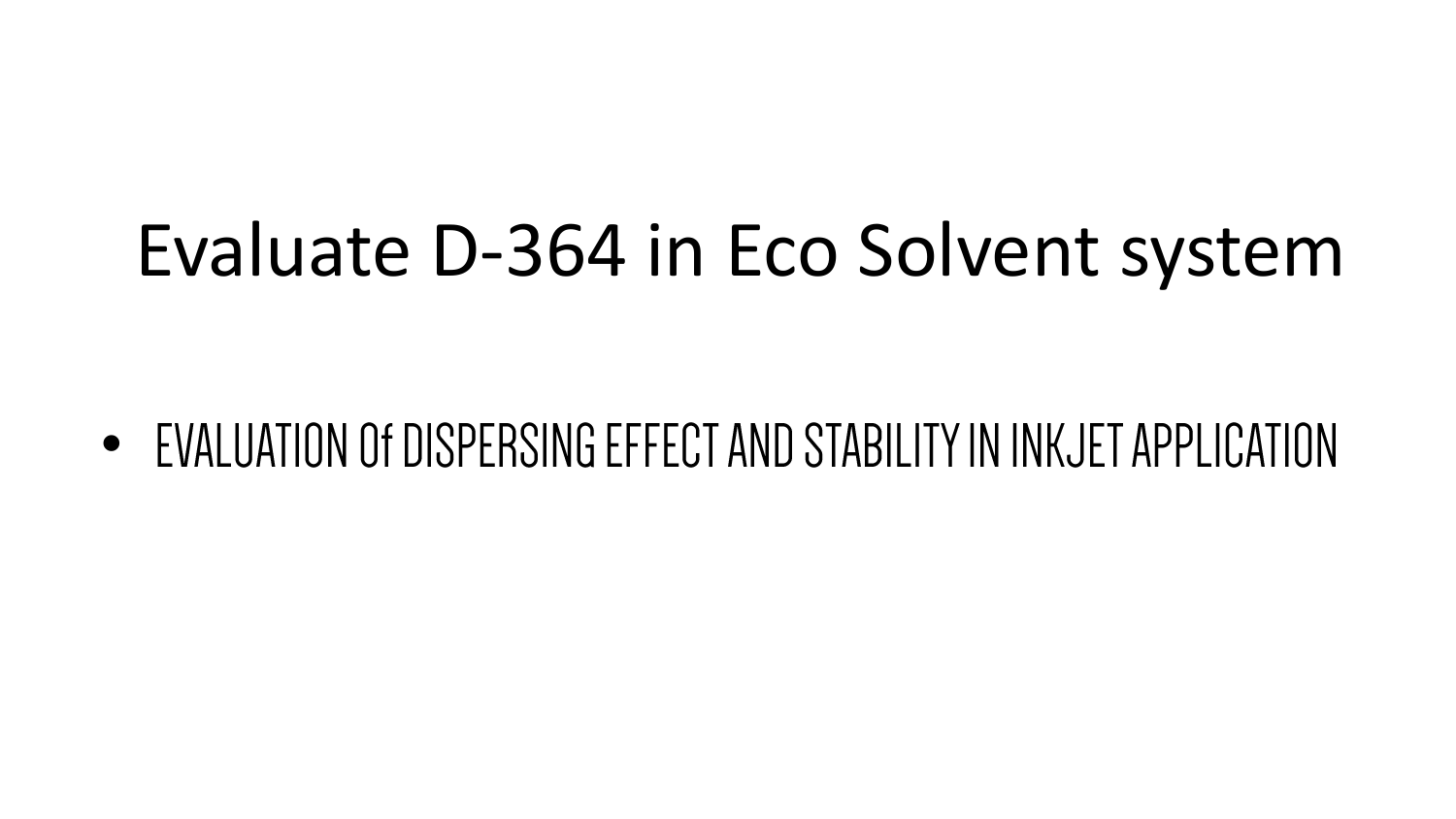## **Test formulation - Millbase**

|                                 | %     |                                 | %     |
|---------------------------------|-------|---------------------------------|-------|
| <b>Dispersant</b>               | 6.0   | Dispersant                      | 6.0   |
| synergist(Solsperse 22000)      | 1.0   | synergist(Solsperse 22000)      | 0.5   |
| Diethylene glycol diethyl ether | 78.0  | Diethylene glycol diethyl ether | 78.5  |
| Yellow 150                      | 15.0  | <b>Red 122</b>                  | 15.0  |
| <b>Total</b>                    | 100.0 | Total                           | 100.0 |
|                                 | %     |                                 | %     |
| <b>Dispersant</b>               | 7.2   | Dispersant                      | 12.0  |
| synergist (Solsperse 5000)      | 0.5   | synergist(Solsperse 5000)       | 0.5   |
| Diethylene glycol diethyl ether | 72.3  | Diethylene glycol diethyl ether | 67.5  |
| <b>Blue 15:4</b>                | 20.0  | Black 7                         | 20.0  |
| <b>Total</b>                    | 100.0 | Total                           | 100.0 |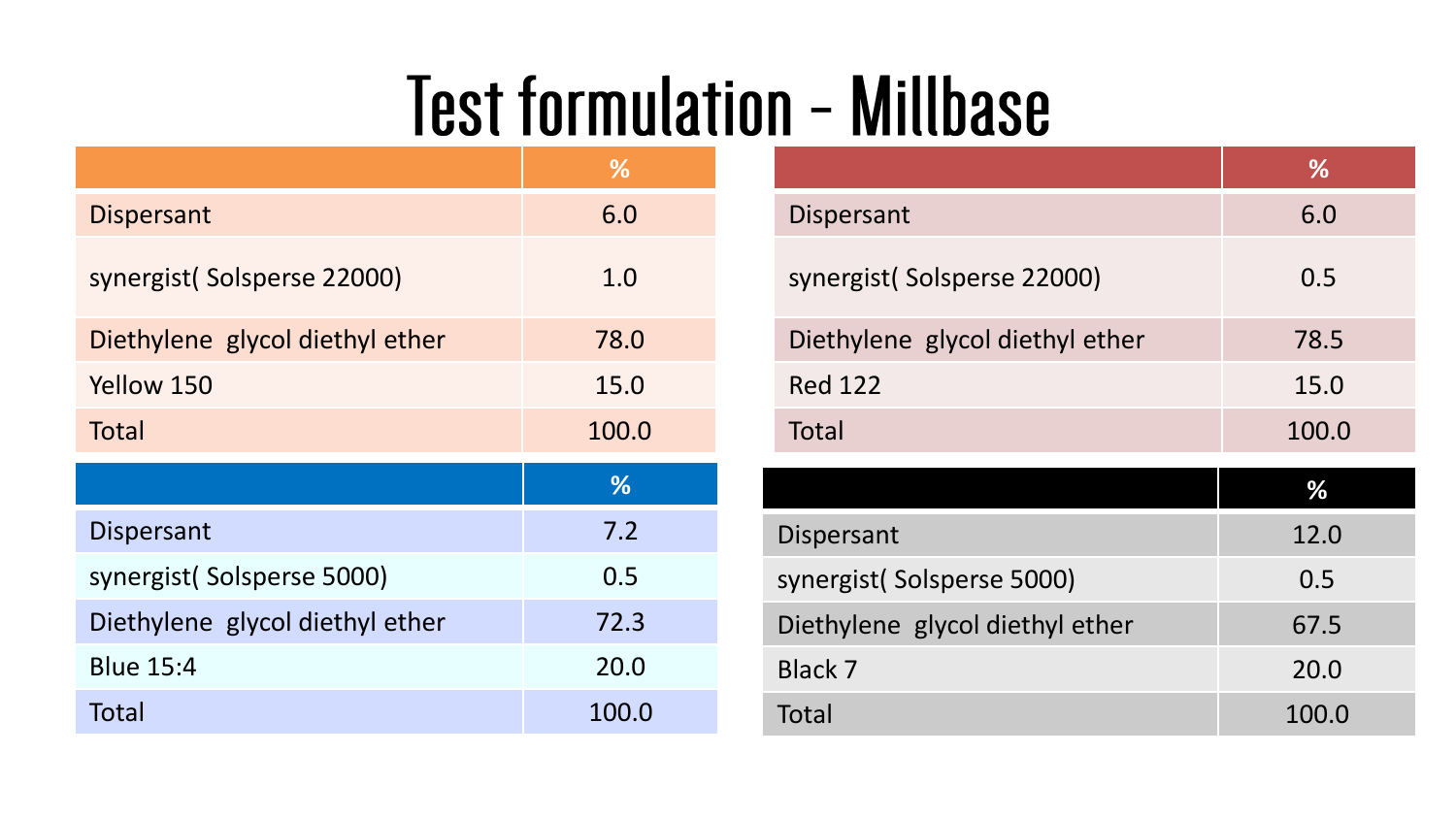# **Test result- Compatibility**

#### **Test Formulation**

|                                         | %    |
|-----------------------------------------|------|
| <b>Dispersant</b>                       | 5.0  |
| Diethylene glycol diethyl<br>ether      | 30.0 |
| Diethylene glycol methyl<br>ethyl ether | 49.0 |
| Resin A (Acrylic)                       | 3.0  |
| Resin B (Vinyl)                         | 3.0  |
| Total                                   | 90   |



#### **Compatible with this system**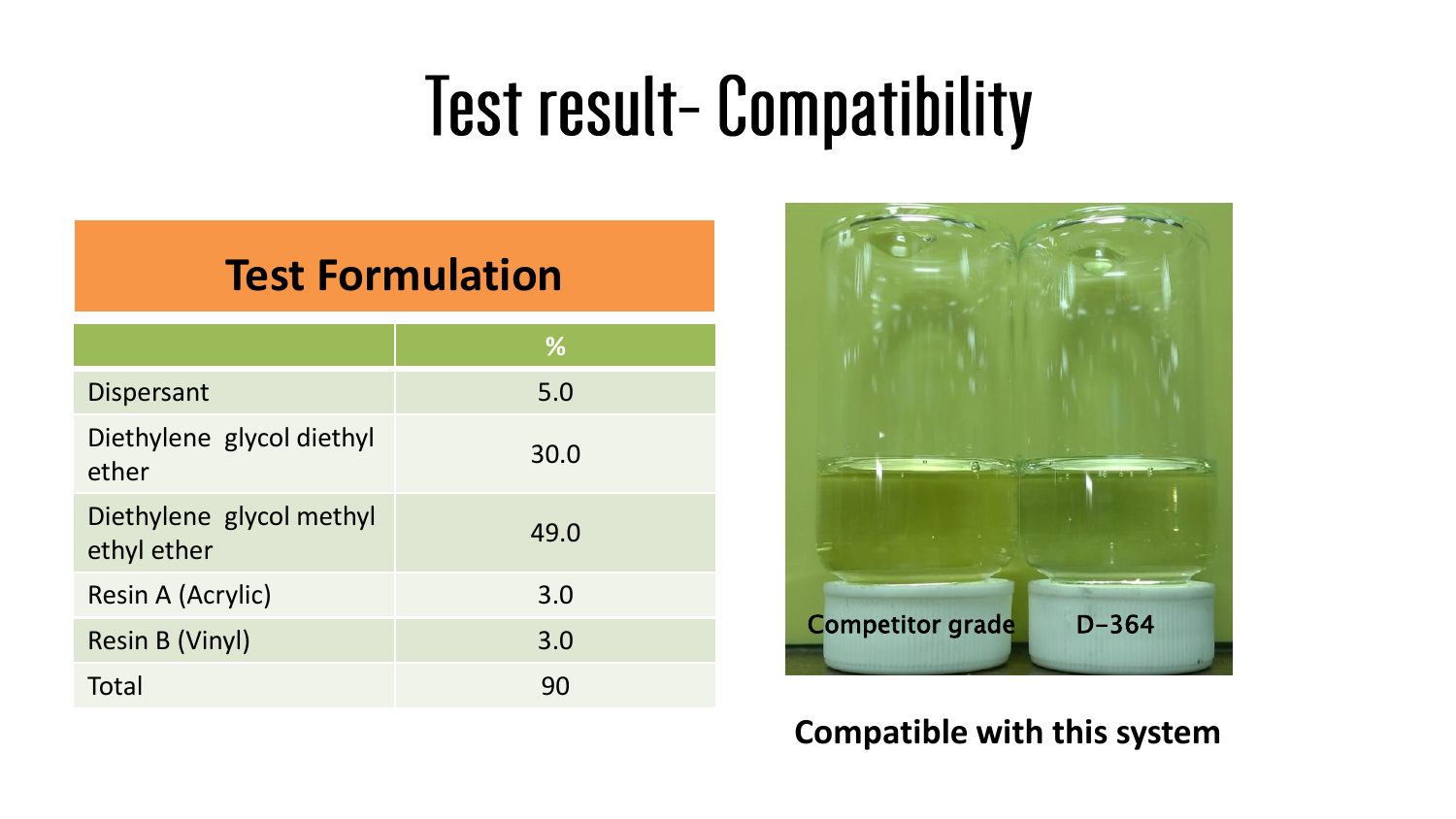#### Test result- Particle size



From the D90 reading we could tell D-364 doesn't provide significant particle size reduction once reaches certain time, and it can tolerant longer grinding time and keep a stable particle size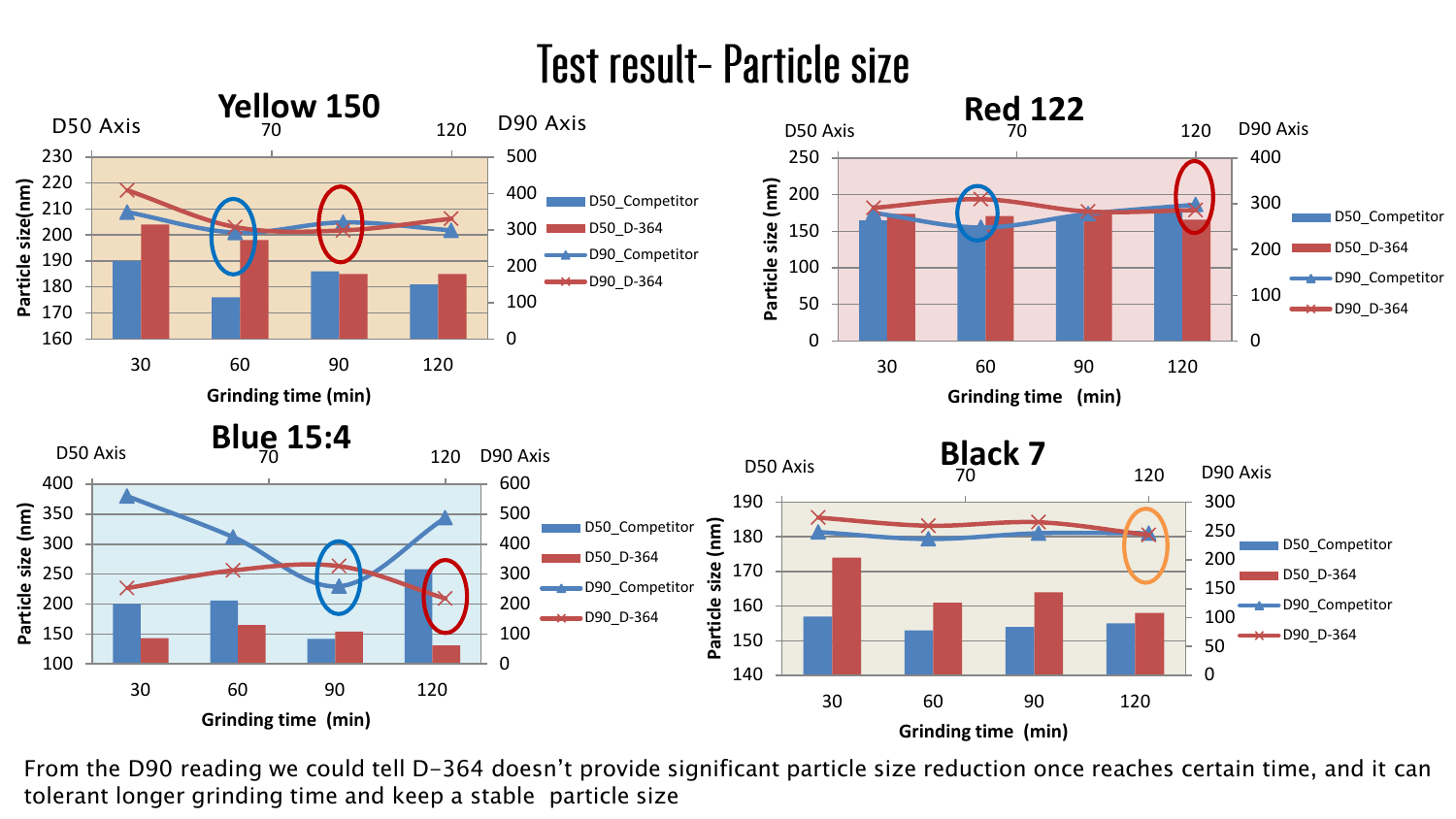

With Red 122 and Yellow 150, Spredox D-364 provides better long term stability than competitor's product. In this case, no significant difference have been found in Blue 15:4 and Black 7.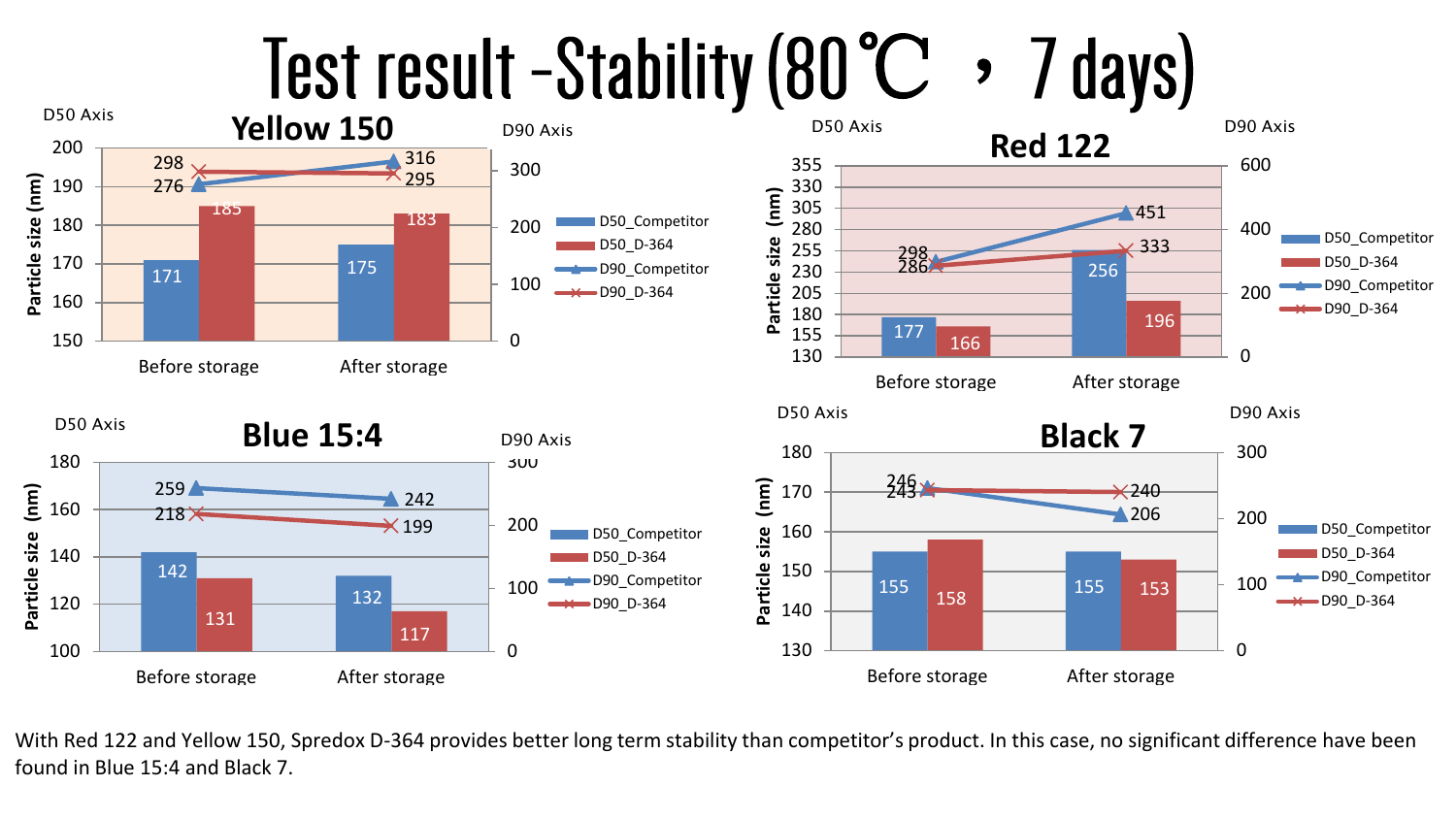### Other reference-Oven stability (Viscosity)

|                           | <b>Yellow 150</b> | <b>After grinding</b> | <b>Storage 3 days</b> | <b>Storage 7 days</b> |
|---------------------------|-------------------|-----------------------|-----------------------|-----------------------|
| <b>Viscosity</b><br>(cps) | $D-364$           | 3.6                   | 3.79                  | 2.59                  |
|                           | Competitor        | 5.21                  | 5.56                  | 6.65                  |
| <b>Red 122</b>            |                   | <b>After grinding</b> | <b>Storage 3 days</b> | <b>Storage 7 days</b> |
| <b>Viscosity</b>          | $D-364$           | 6.19                  | 7.47                  | 5.94                  |
| (cps)                     | Competitor        | 7.99                  | 21.04                 | 26.54                 |
| <b>Black 7</b>            |                   |                       |                       |                       |
|                           |                   | <b>After grinding</b> | <b>Storage 3 days</b> | <b>Storage 7 days</b> |
| Viscosity                 | D-364             | 7.66                  | 5.78                  | 3.91                  |
| (cps)                     | Competitor        | 16.90                 | 5.89                  | 4.25                  |
|                           | <b>Blue 15:4</b>  | <b>After grinding</b> | <b>Storage 3 days</b> | <b>Storage 7 days</b> |
| <b>Viscosity</b>          | D-364             | 21.07                 | 16.43                 | 14.93                 |

\* **Storage at 80 degree Celsius**